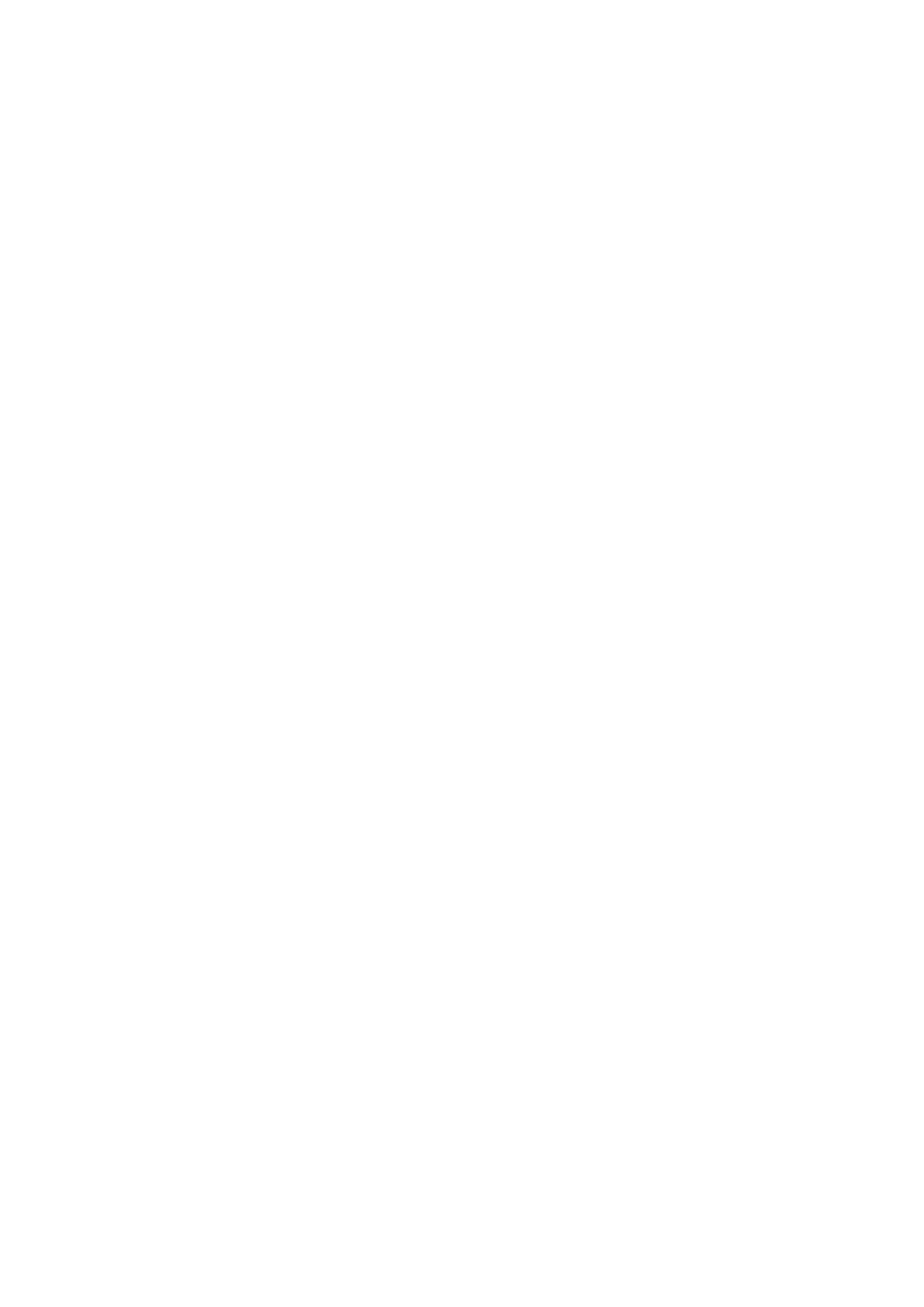© University of Technology Sydney: Institute for Public Policy and Governance, 2016 UTS CRICOS Provider Code: 00099F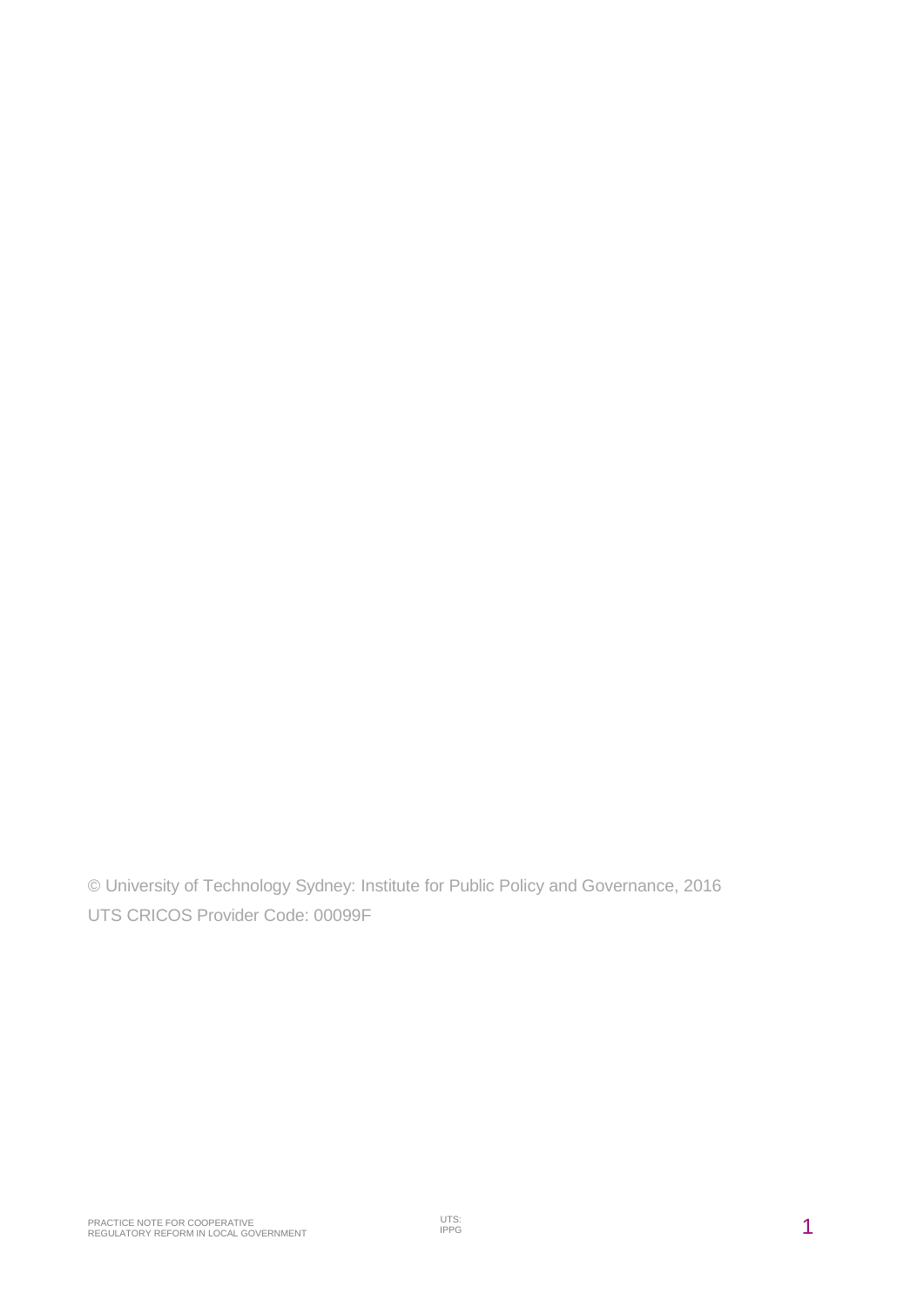## **Practice note for cooperative regulatory reform in local government**

The Centre for Local Government, at the University of Technology Sydney (UTS:CLG) was engaged by the NSW Office of the Small Business Commissioner to develop a streamlined policy and supporting guidelines on outdoor fitness training for Randwick, Waverley and Woollahra Councils. The project was initiated by the Office of the NSW Business Commissioner with support from participating councils. This was an exciting opportunity for UTS:CLG to model a collaborative and cooperative approach to the development of a policy and regulatory framework.

Informed by a review of good practice material and with support from the Office of NSW Small Business Commissioner, UTS:CLG developed the following practice note for local governments who seek to engage in the process of cooperative regulatory reform.

The following practice note is intended to provide guidance to local governments as well as outline a recommended process for engaging in collaborative and cooperative regulatory reform. These practice notes have been developed to reflect *policy* as a main deliverable of cooperative regulatory reform, but similarly other deliverables can be applied and developed with these practice notes.

Practice note for local government

#### **Designate a single point of contact responsible for coordinating the harmonisation and standardisation of policies**

Undertaking cooperative regulatory reform can be challenging, it is important to designate a single agency or department responsible for coordinating, leading and/or steering the project. It is also important to understand the system and decision-makers involved in the process.

This is not to say only one agency will be involved in the process or provide input into the reform. Cooperative regulatory reform is a collaborative process, requiring the direct input and support of all parties who are ultimately responsible for any deliverables of reform. This will likely involve collaboration between multiple Councils and/or Council staff. It is important to establish the role of elected officials in the project.

Define the roles and responsibilities of those involved in the project can avoid confusion, ensure consistency, and lead to provide better coordination of activities and communication.

Independent facilitation of the process can be useful. A person or organisation, independent from the council can assist with objectivity and collaboration.

#### **Define the scope and objectives**

Understand the key issues; define your objectives and the scope of the reforms to be addressed. Ensure that the key issues and objectives are confirmed by others involved in the reform.

Clarify existing issues and key objectives, as this will assist in defining the scope of the reforms and enable innovative thinking.

Refer back to key issues and objectives when developing and undertaking other aspects of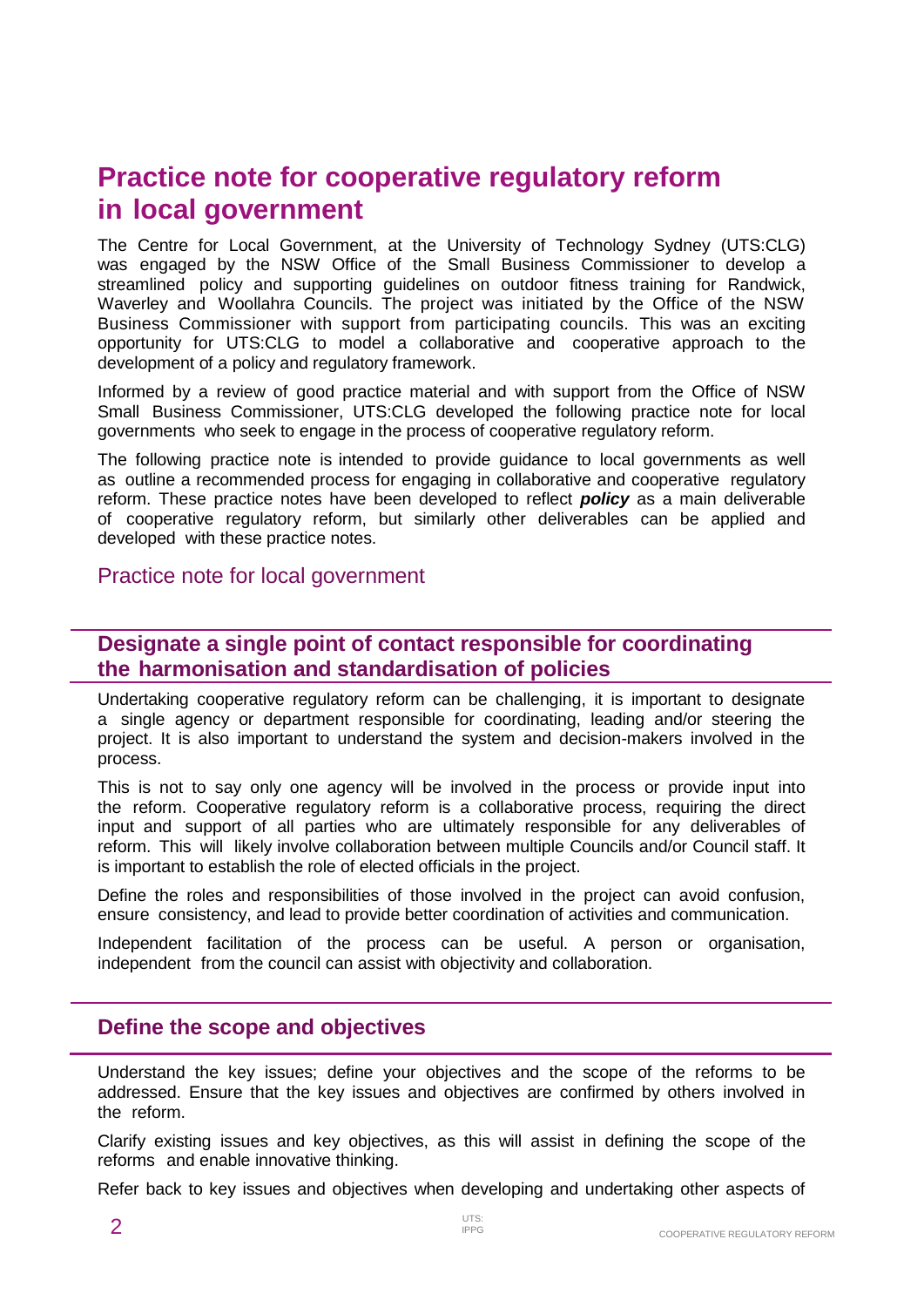the reform. Identifying the key issues should be done early in the process.

In collaboration, discuss the following questions when defining scope and objectives:

- What are the key issues that need to be addressed?
- $>$  How will they be affected by the reform?
- What objectives is the reform trying to achieve?
- $>$  Have other attempts to reach the same objectives been unsuccessful? How and/or why were they unsuccessful? How can I learn from previous experiences?
- Who are the key stakeholders?
- What is the most effective way to engage key stakeholders that appropriately addresses their interest and level of influence in the reform?

#### **Consider good practice examples, resources and benchmarks,**

Best practice methods increase the effectiveness and success of regulation and it is useful to utilise best practice methods in reform. Consider the recommendations and guidelines to inform the reform.

Consider best practice resources to enhance the efficiency and raise the standards of performance in the reform process. If best-practice resources are not available, ensure that other forms of evidence are reviewed. It is important that all conclusions are supported with evidence and thoroughly checked facts.

#### **Consider all the viable options, including the option of not regulating<sup>1</sup>**

Consider all viable options available, including the option of not regulating. The noregulation option should be given thoughtful and serious consideration.

Understand and assess the overall impact and benefit of each option. Only options that deliver a net benefit without placing substantial burden on stakeholders should be considered.

#### **Consult with key stakeholders through genuine, timely and appropriate methods**

It is important to consult with key stakeholders, both internal and external through genuine, timely and appropriate methods. Key stakeholders can provide invaluable knowledge, insight and expertise into the project.

Key stakeholders and methods for consultation and engagement should be decided early in the process.

Stakeholder engagement methods should reflect the appropriate levels of engagement and can be determined by mapping the level of interest and influence of each group of stakeholders.

- *Internal stakeholders* should provide input early in the process. Internal stakeholder's experiences, understanding of the issues, concerns and insights will be critical in shaping the dialogue and outcomes of following stages in the process. The community should be consulted at this stage.
- *External stakeholders* can provide key insight, new information and can have particular expertise that assist in developing a broader picture. External stakeholders may hold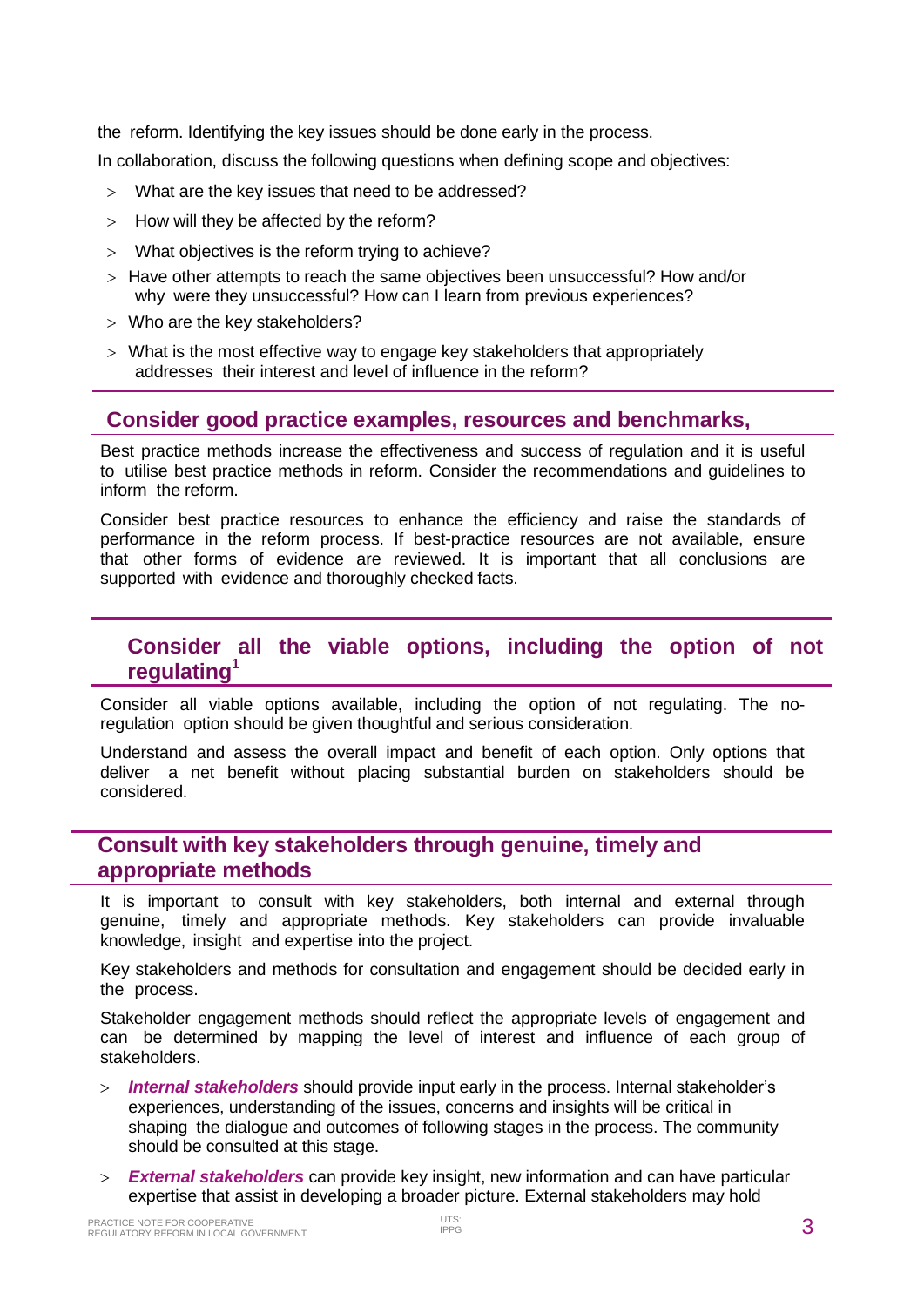critical information on similar effective policies and guidelines.

#### **Allow for the community to engage with the reform**

Local governments work best when providing opportunities for people who are affected or interested to participate in the Council's decision-making process<sup>2</sup>.

Communities play an important role in delivering reform and decision-making more broadly; this includes the development and implementation of any new, updated or significant policy or deliverable. It is crucial to allow opportunities for the community to provide feedback into any key deliverables.

#### **Utilise all your knowledge to develop a draft**

Bring together all the knowledge from every previous stage in the process and develop drafts of any deliverables. Deliverables could be a draft policy, guidelines, reporting document or plan. Ensure that drafted documents satisfy any necessary legislative and regulatory requirements.

### **Negotiate the key issues together, face-to-ace if possible and keep this session closed**

At an appropriate time, bring all the parties responsible for delivering on the reform together to negotiate key aspects of the new policy or the intended deliverable.

When possible, negotiation sessions should be made face to face. It is important that negotiations are led by an experienced facilitator.

Keep negotiation sessions closed to outside parties who are not directly responsible for delivering on reform. Influence from outside parties during negotiations carries the risk of increasing the complexity of negotiations and may be inappropriate.

Council's may have unique issues due to geography, demography or other unique characteristic. Look at these issues separately and ensure that outcomes to context dependent issues are appropriate.

While it is important for regulatory reforms to avoid unnecessary redtape, it is simultaneously important that outcomes and are appropriate and respond to local and/unique issues.

#### **Shop around and finalise key deliverables**

'Shop' around deliverables to relevant personnel and/or Council departments, and the community for input and feedback. Negotiate key issues appropriately and confirm any outcomes. Finalise the key deliverables by:

- Considering various sources of knowledge and analysis of any feedback received when engaging stakeholders, including community feedback
- Ensuring the key issues identified have been addressed
- Ensuring the policy or deliverable presents the best option and has considered all other practical and viable alternatives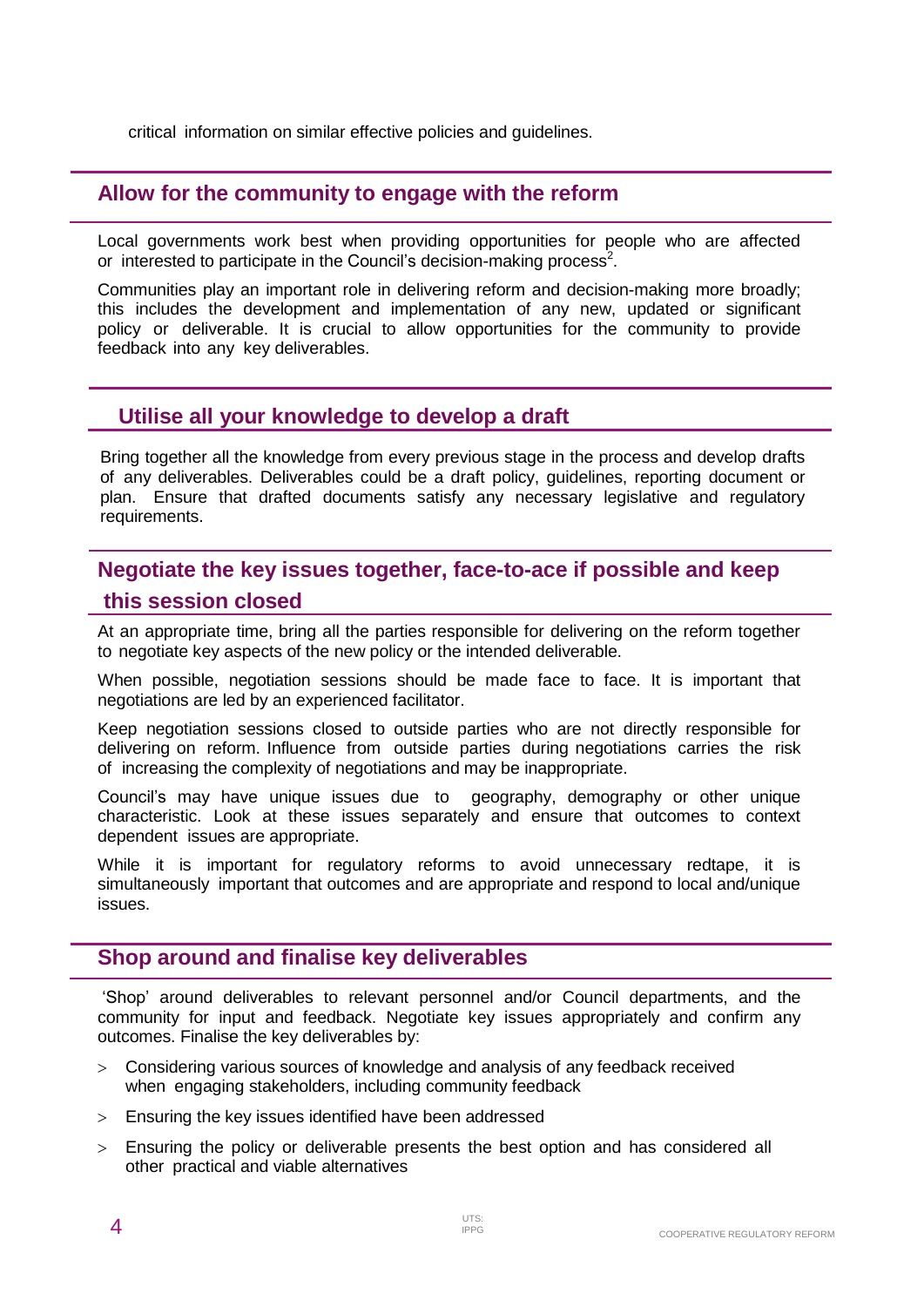#### **Review, monitor and evaluate**

Review the experience of the drafting process, and provide feedback on the process, learnings and outcomes. Review actions, engagement methods and drafting process and evaluate how efficiently and effectively the project met key objectives.

Policy is a product of contexts and requires regular monitoring, it is necessary to periodically revisit policy to ensure that it remain relevant.



PRACTICE NOTES FOR LOCAL GOVERNMENT COOPERATIVE REGULATORY REFORM

<sup>1</sup> Australian Government 2014 *Guide to regulation*

<sup>2</sup> Australian Centre of Excellence for Local Government 2011 Local Government and community engagement in Australia. Working paper no. 5. Australian Centre of Excellence for Local Government, University of Technology Sydney.